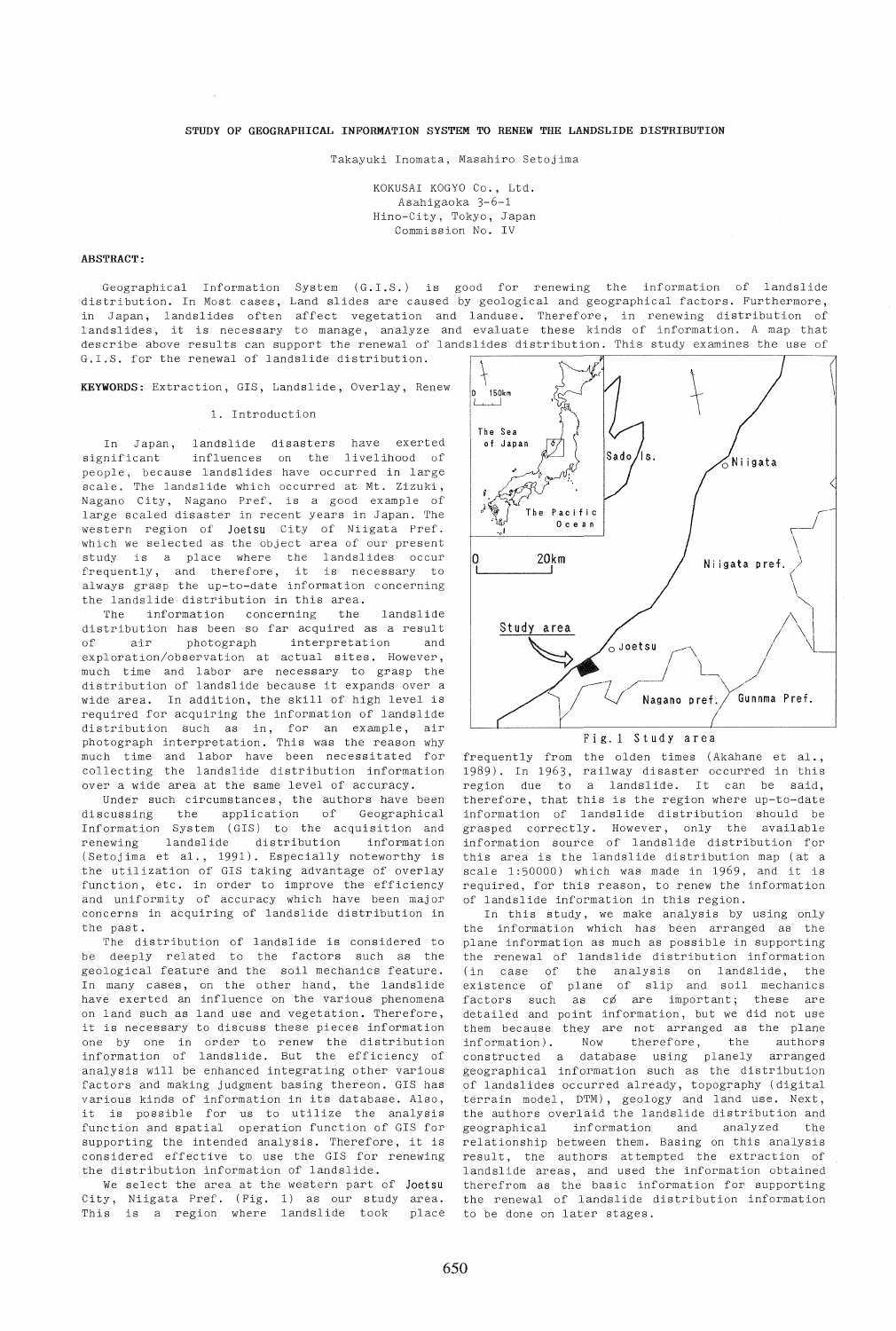

2. Study method

This study is carried out following the procedures shown in Fig. 2.

# 2.1 Construction of database

Since there is no digitized geographical information available for the study area, we constructed the database from the topographic map and geological map using a digitizer. The digitized geographical information is as follows:

2.1. 1 Landslide distribution: As for the distribution of landslides occurred already, we use the landslide distribution map at a scale 1: 50000 (The Public Works Research Institution, 1969) made in 1969. As for the landslide distribution information, the shape of landslide is digitaized and converted into polygon data.

2.1.2 <u>Digital terrain model (DTM)</u>: DTM is<br>constructed by digitizing contour lines and digitizing contour lines and altitude points from topographic map at a scale 1: 25000. And then DTM is converted into TIN (Triangulated Irregular Network). Topographical information is made from TIN, and gradient and aspect are calculated therefrom. The TIN is converted into polygon data, and the topographical information is added to TIN polygon data.

2.1.3 Land information: Landslide exerts influences on the various phenomena on land. Especially in many cases, ponds and paddy fields are located on the gentle slope land of landslide area. In case of this study area too, there are many paddy fields and ponds on the area where landslide already occurred. In this study, therefore, land information of the shape of paddy field and pond is digitized from topographic map at a scale 1:25000 and is converted into polygon data.

2.1.4 Lithologic character: In many cases, the geological age is used as an indicator and stratigraphic classification is indicated on the geological map. However, in considering the relation between landslide and geology, we place our focus not on the stratigraphic classification

but on what kinds of lithologic character the stratigraphic classification is composed of. Also, there are some cases where different stratigraphic classification may have the same lithologic character. Therefore, we digitize the stratigraphie classification to the database from geological map at a scale 1:50000. After the digitized data is converted into polygon data, main lithologic character of each stratigraphic' classification is added to the data as attribute information.

#### 2.2 Extraction of factor information

Each of geographic information compiled as a database following the procedures as stated above is overlaid with the distribution information of landslides occurred already. Overlay is carried out in an aim to study the relation between landslide and each kind of geographical information. As a method to study the relationship, we compare the area ratios which are occupied by each category contained in the geographical information within the study area with those area ratios within the landslide area. As a result of comparison, the geographical information which recognized difference in the ratio between the landslide area and the total study area is used for the analysis as an effective factor.

We used to use much time and labor to quantitatively analyze the factor information of landslide in the past, but it is now possible to do this analysis far more effectively by using GIS.

#### 2.3 Attempt to extract landslide points

The factor information to be used for analysis is created in an output layer by overlay. As a result, the information organized in one layer is added with the score obtained by the area ratio of each category of factor information within the landslide area. Finally, we attempt to extract landslide area by picking up the areas which have higher scores.

### 2.4 Attempt to renew the landslide distribution information

The information extracted through the above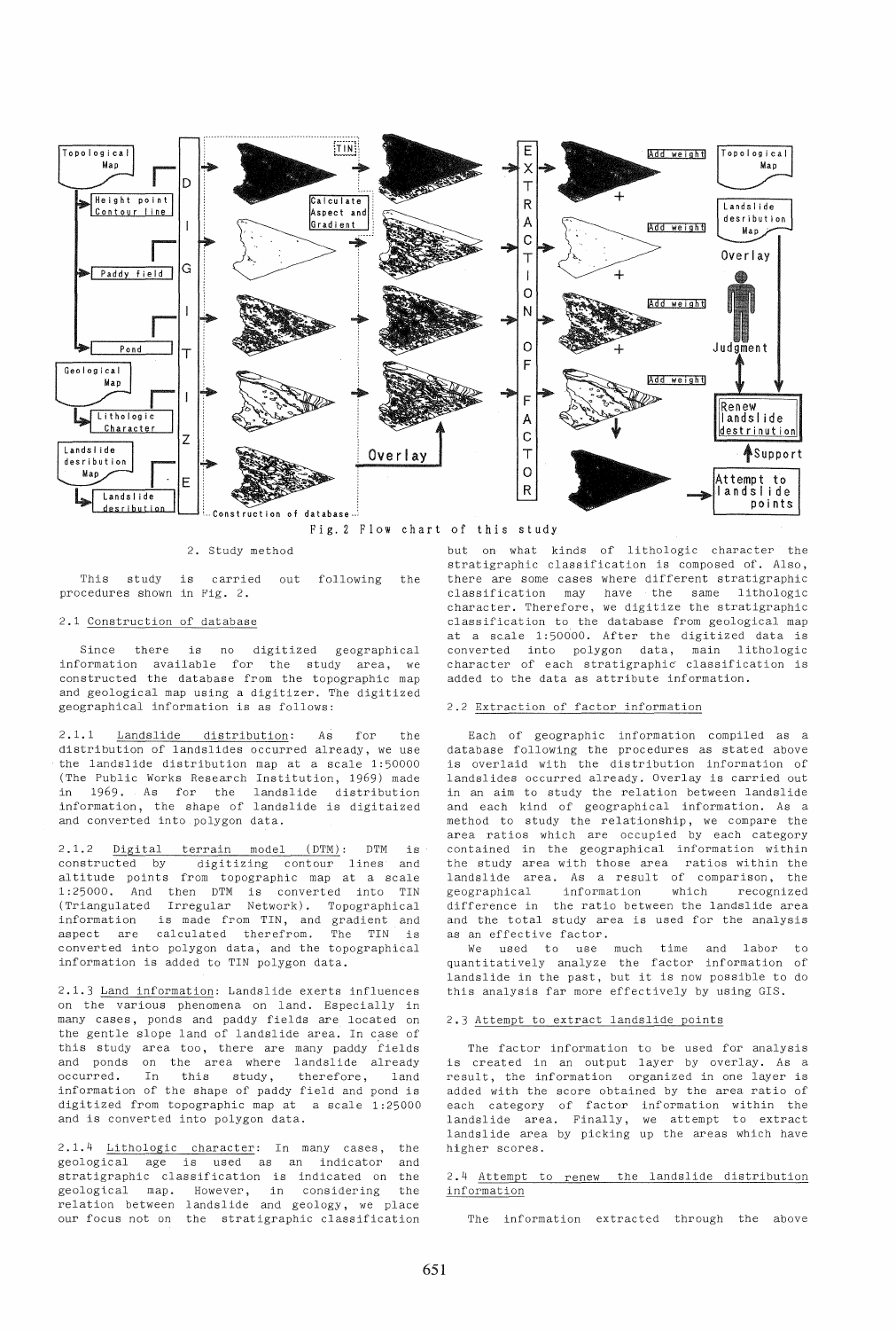procedures are considered to indicate an area which has high potential of landslide. Also, in 'most cases, the landslide shows a topograpgical unique shape. For example, the landslide shows horse-shoeshaped land form as a whole, or the landslide is composed of cliff of steep slope called main scarp and gentle slope called slide block. This composition creates the unique topographic pattern. It is better at present to leave the recognition of pattern to the judgment of experts. In this study, therefore, we select the areas which have a high possibility of landslide distribution excluding the areas where landslide actually occurred. The<br>selection results are used as supporting selection results are used information for the renewal of landslide distribution information.

#### 3. Results

# 3.1 Extraction of factor information

Table 1 shows the area ratio of category among each factor information at the landslide area and within the study area. The findings we obtained here are as follows:

3.1.1 Topographical information: As for the gradient and aspect calculated from DTM, the gradient is classified into 10 grades at the interval of 5', and the aspect into 8 directions. The ratio of areas with the gradient 5' or more but less than 25' occupy 71% of the total study area, while the ratio of it is 80% at the landslide areas. No significant difference is observed as for the aspect.

3.1.1 Lithological character: We compared the area ratio of "colluvial and debris" and "sand stone and mud stone" within the total study area and landslide area. The ratio of "colluvial and debris" is 5.3% (total) against 11. 0% (landslide area), while that of "sand stone and mud stone" is 56.2% (total) against 64.3% (landslide area). Namely, it means that the landslide area contains more quantity of these two categories of lithologic character than other categories. Therefore, these two categories of lithologic character have higher potential of landslide distributions.

On the contrary, the ratio of area occupied by "gravel, sand and silt," "mud stone" and "sand stone" is lower at the landslide areas comparing with those ratios in the total study area. In other words, it means that these categories have lower potential of landslide distribution.

3.1.3 Ponds: There are 44 ponds in the total study area, of which 30 ponds are located at the landslide area (including the ponds only a part of which is located at landslide area).

3.1.4 Paddy field: There are 644 paddy fields in the total study area of which 458 paddy fields are located at the landslide area (including the fields only a part of which is at the landslide area).

As a result, we decide to use four factors of (1) gradient, (2) lithologic character, (3) distribution of ponds and (4) distribution of paddy field for the analysis.

# Table. 1 The area ratio of factor information

(1) Topographical factor (%)

| Gradient                                             |            |           | A<br>s p<br>e.<br>c. |            |           |
|------------------------------------------------------|------------|-----------|----------------------|------------|-----------|
| $\mathbf{a}$<br>v<br>e<br>R.<br>$\Omega$             | Study area | Landslide | Category             | Study area | Landslide |
| less than 5 <sup>°</sup>                             | 9.1        | 5.4       | N                    | 13.1       | 13.0      |
| 5° or more less than 10°                             | 11.0       | 13.3      | N E                  | 14.0       | 14.4      |
| $10^{\circ}$<br>or more less than 15 <sup>°</sup>    | 20.0       | 24.5      | R                    | 13.2       | 15.5      |
| 15 <sup>°</sup><br>or more less than 20 <sup>°</sup> | 23.2       | 26.2      | SE <sub></sub>       | 8.7        | 10.1      |
| $20^{\degree}$<br>or more less than 25°              | 17.4       | 17.0      |                      | 8.6        | 7.8       |
| 2.5<br>or more less than 30°                         | 10.3       | 8.4       | SW                   | 10.3       | 9.0       |
| 30 <sup>°</sup><br>or more less than 35°             | 5.7        | 3.4       | ₩.                   | 12.6       | 12.2      |
| $35^{\circ}$<br>or more less than 40°                | 2.2        | 1.3       | N W                  | 14.5       | 14.2      |
| 40°<br>or more less than 45°                         | 0.6        | 0.3       |                      |            |           |
| 45<br>or more                                        | 0.5        | 0.3       |                      |            |           |

| Lithologic character     |            |              |                         | Pond                   |
|--------------------------|------------|--------------|-------------------------|------------------------|
| Category                 | Study area | Landslide    | Study area              | Landslide              |
| Conglomerate             | 1.7        | 0.5          | $56857 \text{ m}^2$     | 33074m <sup>2</sup>    |
| Colluvial and Debris     | 5.3        | 11.0         | (100.0%                 | (55.3%)                |
| Gravel.sand and silt     | 6.3        | 2.2          |                         |                        |
| Mud stone                | 10.9       | 6.6          | Paddy field             |                        |
| Mud stone and sand stone | 56.2       | 64.3         |                         |                        |
| Sandstone                | 0.1        | 0.0          | Study area              | Landslide              |
| Sand stone and mud stone | 0.5        | 0.2          | 20452672 m <sup>2</sup> | 9925485 m <sup>2</sup> |
| Sand stone               | 18.2       | 14.3         | (100.0%                 | (48.5%)                |
| Silt, sand and gravel    | 0.1        | $\mathbf{0}$ |                         |                        |
| Tuff                     | 0.7        | 0.7          |                         |                        |
| Volcanic rock            | 0.1        | 0.0          |                         |                        |
|                          |            |              |                         |                        |

#### (2) Geological factor (%) (3) Land information factor

| Landslide                         |
|-----------------------------------|
| 33074 m <sup>2</sup>              |
| (55.3%)                           |
| Paddy field                       |
| Landslide                         |
| 9925485 m <sup>2</sup><br>(48.5%) |
|                                   |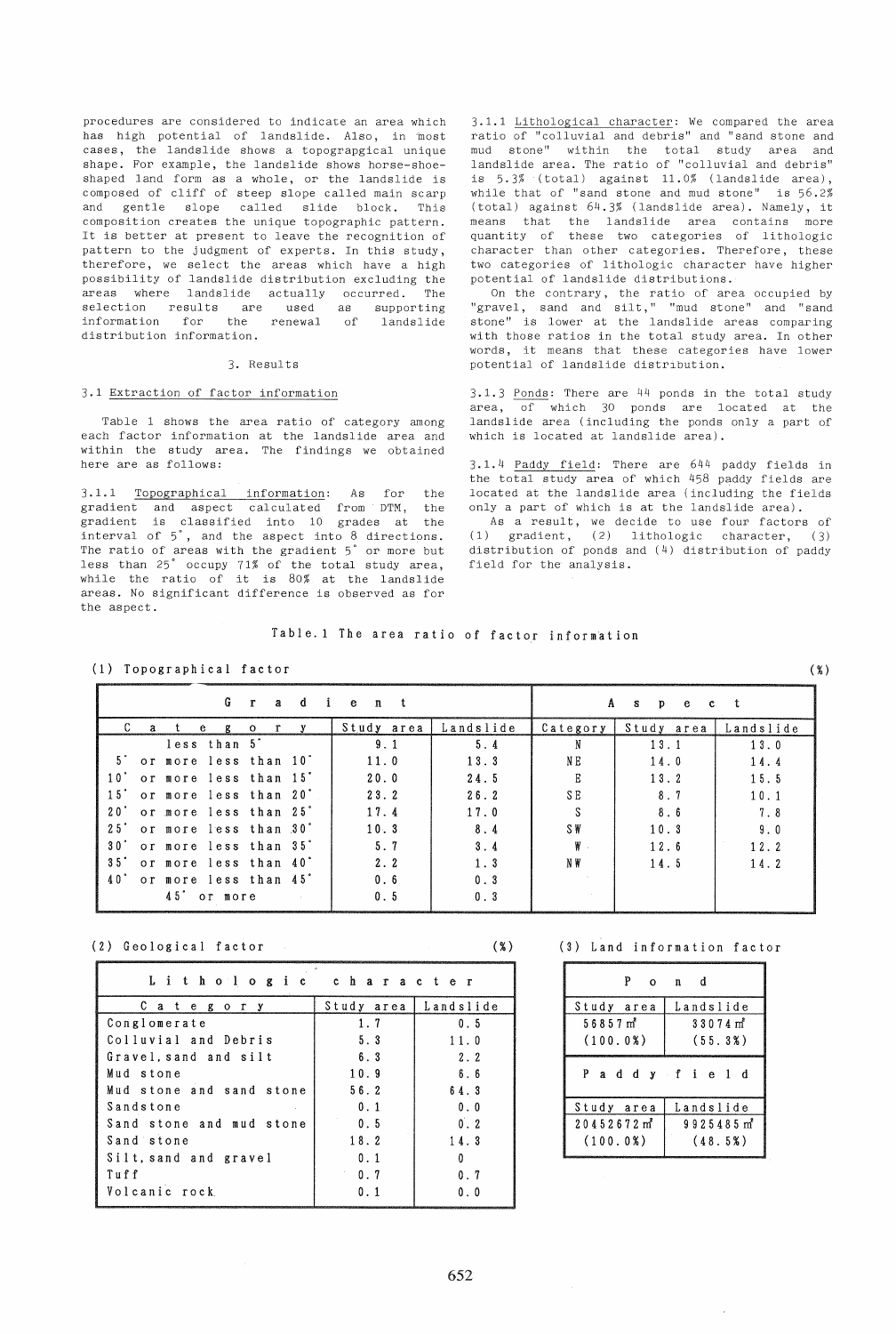

3.2 Attempt to extract landslide areas

The factor information used for the analysis of 3.1 was organized into one layer by polygon overlay. The polygon created as a result of polygon overlay was added with the score worked out for each factor from its relationship with the landslide. The extraction of landslide areas is carried out basing on these score. The extracted results are discussed from the viewpoint of coordination with the already-occurred landslide areas.

3.2.1 Establishment of threshold: It is necessary to give a score for each category and add weight to the factor information organized into one layer. At present, however, there is no effective method to do so which is both objective and quantitative. In this study, therefore, we worked out the ratio of area occupied by each category within the landslide area and discussed thereon the relationship between the factor and landslide. Namely, the difference of area ratio within the landslide area can be considered as the difference of weight among the categories. For example, lithologic character at the total area of landslide shows that approximately 11% of "colluvial and debris" and approximately 2% of "gravel, sand and silt" are distributed on the already occurred landslide areas. Within the total study area, on the other hand, the share of "colluvial and debris" is approximately 5% and that of "gravel, sand and silt" is approximately 6%. Thus, if the area ratio of categories related to the landslide, the area ratio changed between the landslide area and the total study area. Therefore, the value of percent of each category at the landslide area can be used as the weight. This way of weighting is considered to be more coinciding with the actual state.

Also, it is impossible to ignore the relation between landslide and ponds/paddy fields. However, the database of ponds and paddy fields was not the one created as the result of classification made to

the total study area, but it is a result of extraction the land information. Therefore, as the method to add weight to the ponds and paddy fields, we decide to calculate the ratio of area occupied by each factor within the landslide area against the area of each factor within the total study area, and to add the percent value as a score.

Also, these scores are used as the threshold value in extracting the landslide areas. The information to which the weight addition was<br>completed is overlaid with the landslide  $completed$  is overlaid with the land distribution information. Fig. 3 shows distribution information. Fig. 3 shows the distribution of scores within the total study area and at the landslide areas. The average score in the already occurred landslide areas is 77 points, while the average score of total study area was 70. Now, the difference of score distribution between the total study area and landslide area is that the score distribution at the landslide area is lower than that in the total study area below the average. Namely, the landslide areas are distributing at the high score areas within the total study area. Basing on this result, we extracted the polygons which have the score of 77 or higher, which is shown in Fig. 4.

3.2.2 Analysis result: Here, we will evaluate the information extracted through the above-mentioned process. Fig. 5 shows the ratio of region with the score 77 or higher against each landslide area. There are 672 landslide points in the study area. Out of which, the landslide points which are located within the extracted area are 599 (including the point only a part of which is included in the extracted area). Namely, the landslide points in the extracted area is 88% of all the landslide points in the total study area. Also, the landslide points 60% or more of which is occupied by the score 77 or higher are 366. Namely, the landslide points 60% or more of which is occupied by the score 77 or higher is 54% of all the landslide points within the total study area.